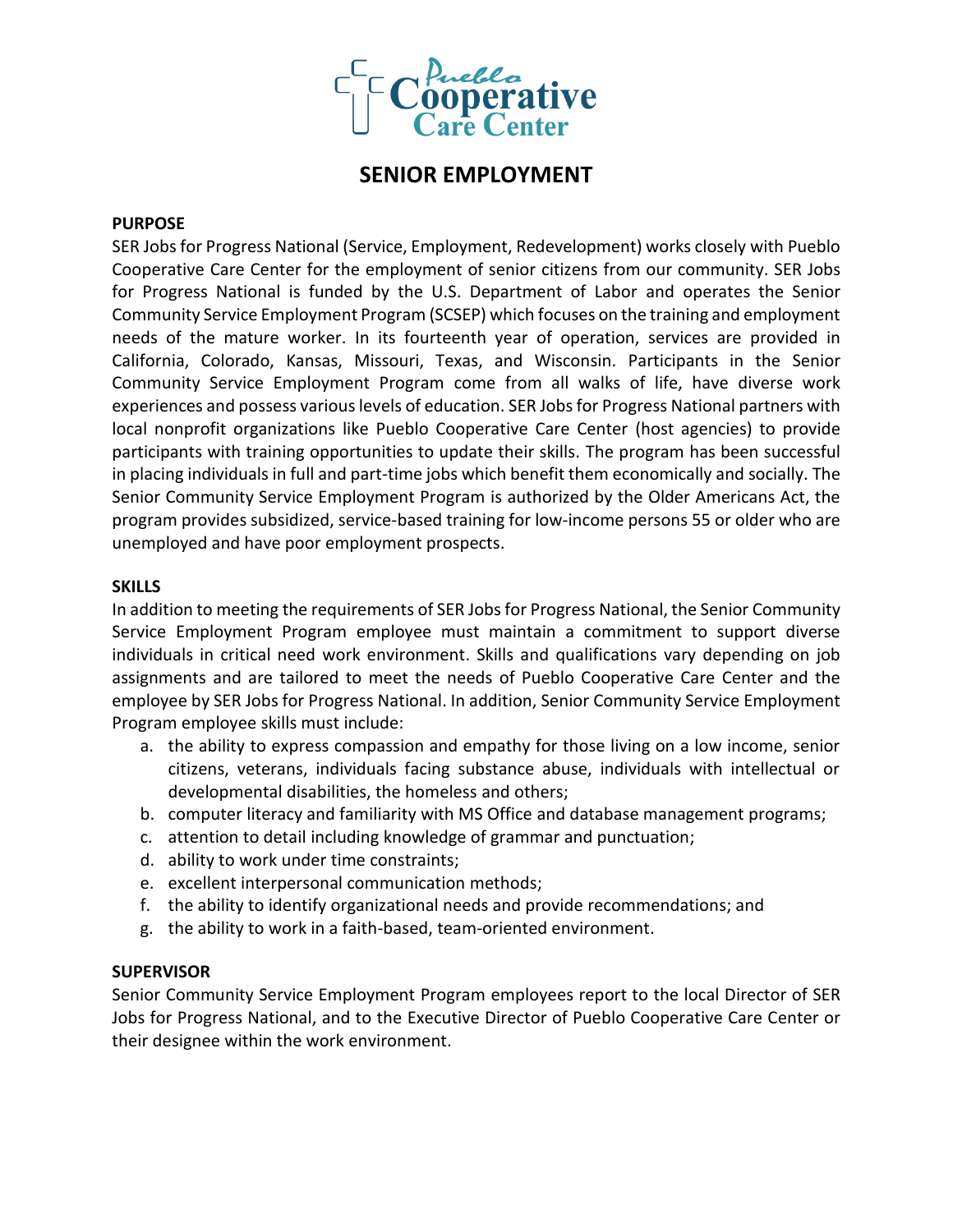

## **DESIRABLE CHARACTERISTICS**

Senior Community Service Employment Program employee must be reliable, trustworthy, maintain integrity, have patience, be punctual, understanding and empathetic to client needs.

#### **RESPONSIBILITIES**

Responsibilities and expectations for the Senior Community Service Employment Program employee are outlined by SER Jobs for Progress National with agreement from Pueblo Cooperative Care Center.

| <b>SER JOBS FOR PROGRESS NATIONAL</b> | www.ser-national.org                                |
|---------------------------------------|-----------------------------------------------------|
|                                       | 230 N. Union Avenue                                 |
|                                       | Pueblo, CO 81003                                    |
|                                       | (719) 553-3435                                      |
| <b>WORKSITE LOCATION</b>              | 326 West 8 <sup>th</sup> Street<br>Pueblo, CO 81003 |

## **ORIENTATION & TRAINING**

Senior Community Service Employment Program employees must complete all required SER National employment documentation prior to working at Pueblo Cooperative Care Center. Program-specific orientation and job training are provided by the staff at Pueblo Cooperative Care Center followed by on-the-job training with individuals serving in that position. One-on-one mentoring with staff and experienced volunteers will be provided. As warranted, Senior Community Service Employment Program employees may be requested and are expected to attend in-service education sessions as needed.

#### **TIME COMMITMENT**

Shifts for Senior Community Service Employment Program employees is determined by SER National and must be within the hours of operation of Pueblo Cooperative Care Center.

# **MORNING MEETING**

Senior Community Service Employment Program employees are expected to attend the morning meeting each day they work to receive all staff updates and the distribution of current information. Staff, volunteers and invited guests meet every morning, Monday through Friday at 8:40 a.m. to review available services, discuss upcoming events and activities, address security concerns and share in development activities including presentations, awards, recognitions, birthday celebrations and more.